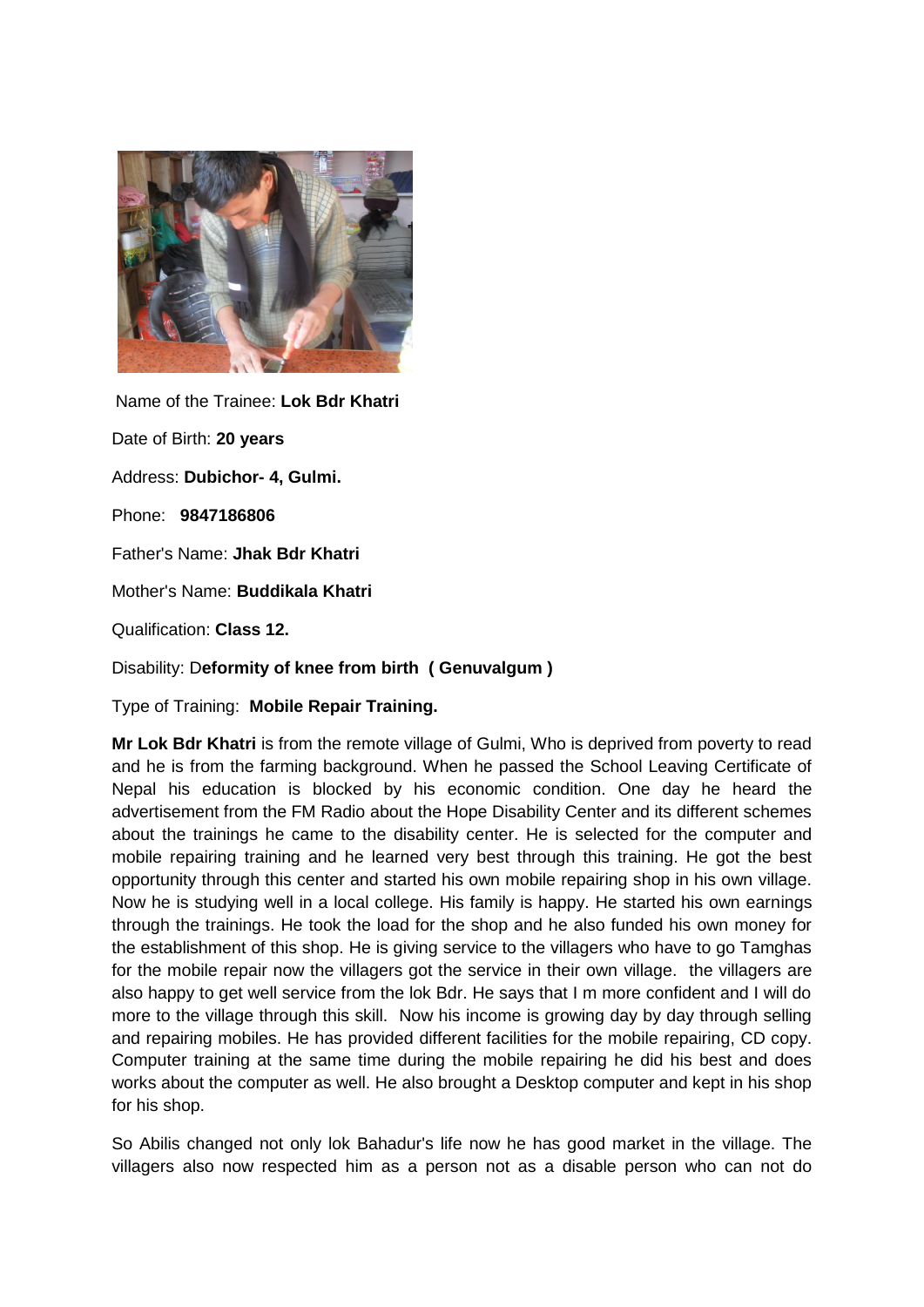anything. He has the full respect and dignity in his life through this training. Like Lok Bdr many of the mobile trainees who get the trainings from the Hope Center are establishing their own shops and getting opportunities and providing facilities and feeling self dignity and income generation not only for them rather for all of their family as well.







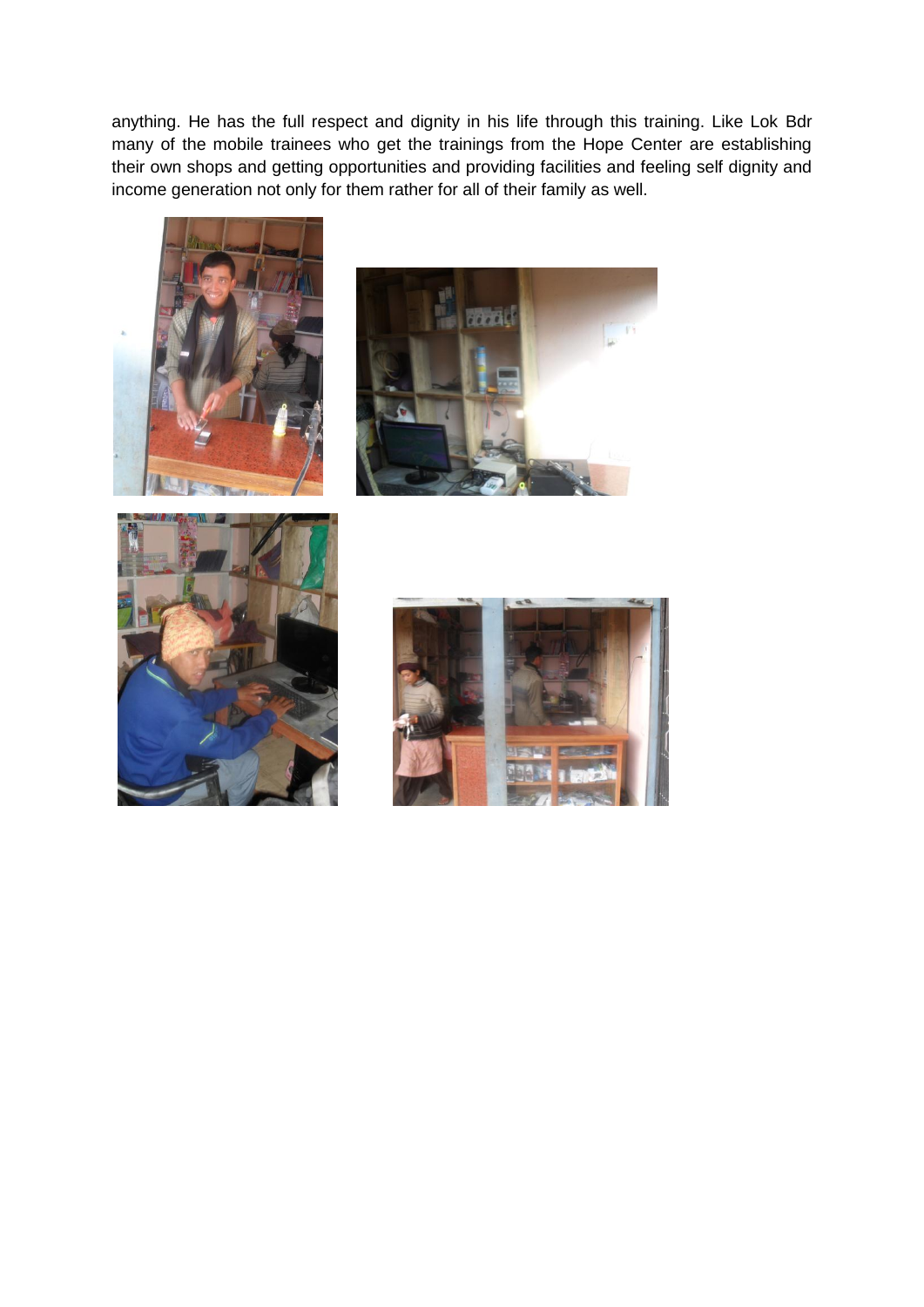

Shop





Name of the Trainee: **Suresh Bdr Khatri** Date of Birth: **1986 25 years**Address: **Malagari, Gulmi.**Father's Name: **None**